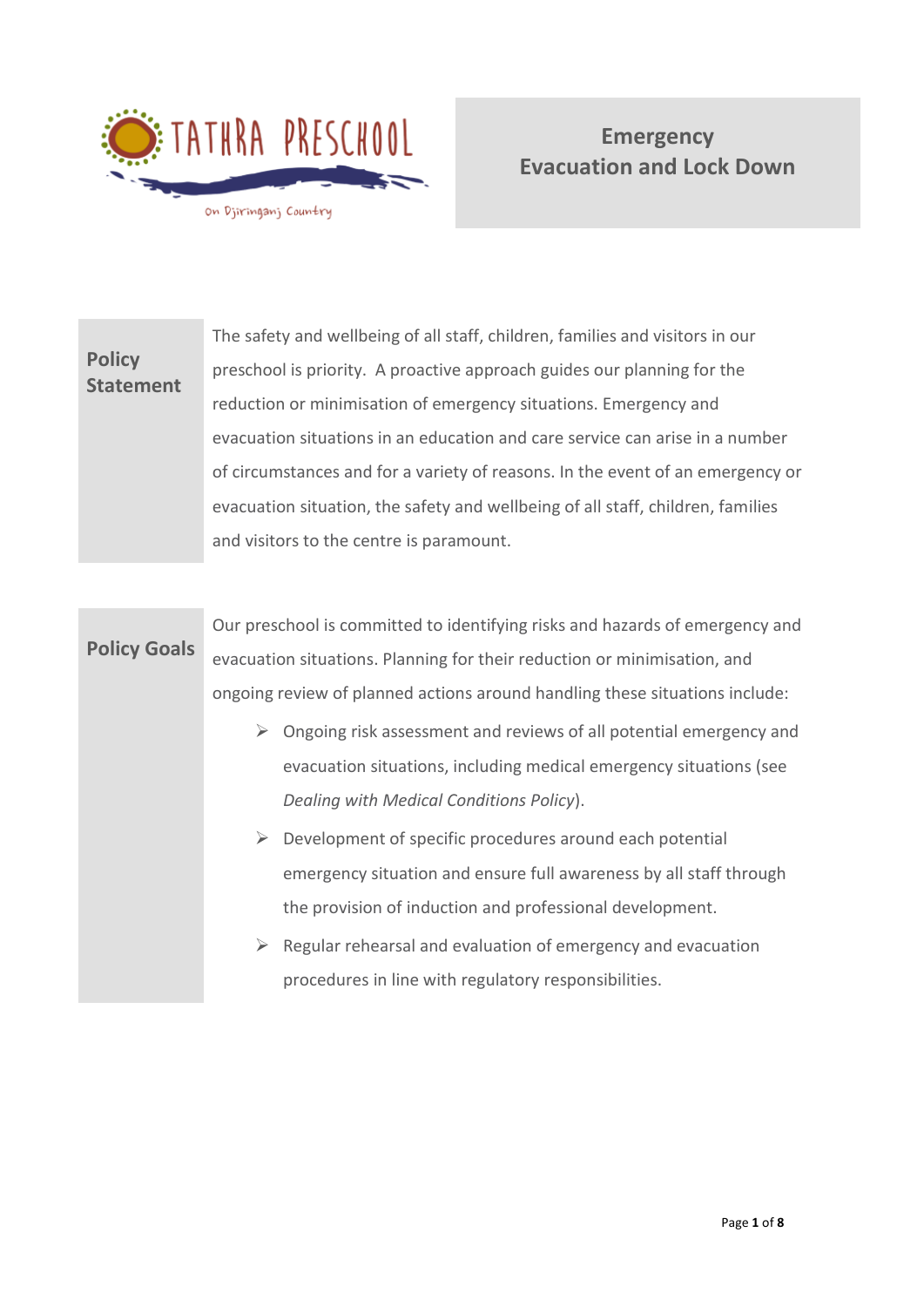## **Strategies; How will it be done?**

## **Risk Assessment for Potential Emergencies**

A risk assessment is conducted to prepare for potential emergencies and evacuation procedures relevant to our preschool. Risk assessments are stored electronically and a hard copy in the file cabinet and includes:

- ➢ Detailed risk assessment and control measures of potential emergencies the preschool may be exposed to. Documentation is assessed and updated periodically and as circumstances change. Detailed, specific procedures to follow in the event of any emergency or evacuation include:
	- Natural disaster
	- Fire or smoke
	- Bomb threat
	- Snake or other potentially dangerous animal
	- Act of terrorism
	- Chemical or hazardous leaks and spills
	- Loss of power or water
	- Intruders
	- Outbreak of infectious disease or illness
	- Death of a child or adult
- $\triangleright$  A copy of the emergency and evacuation floor plan and instructions are displayed in a prominent position in the foyer near each exit at the preschool.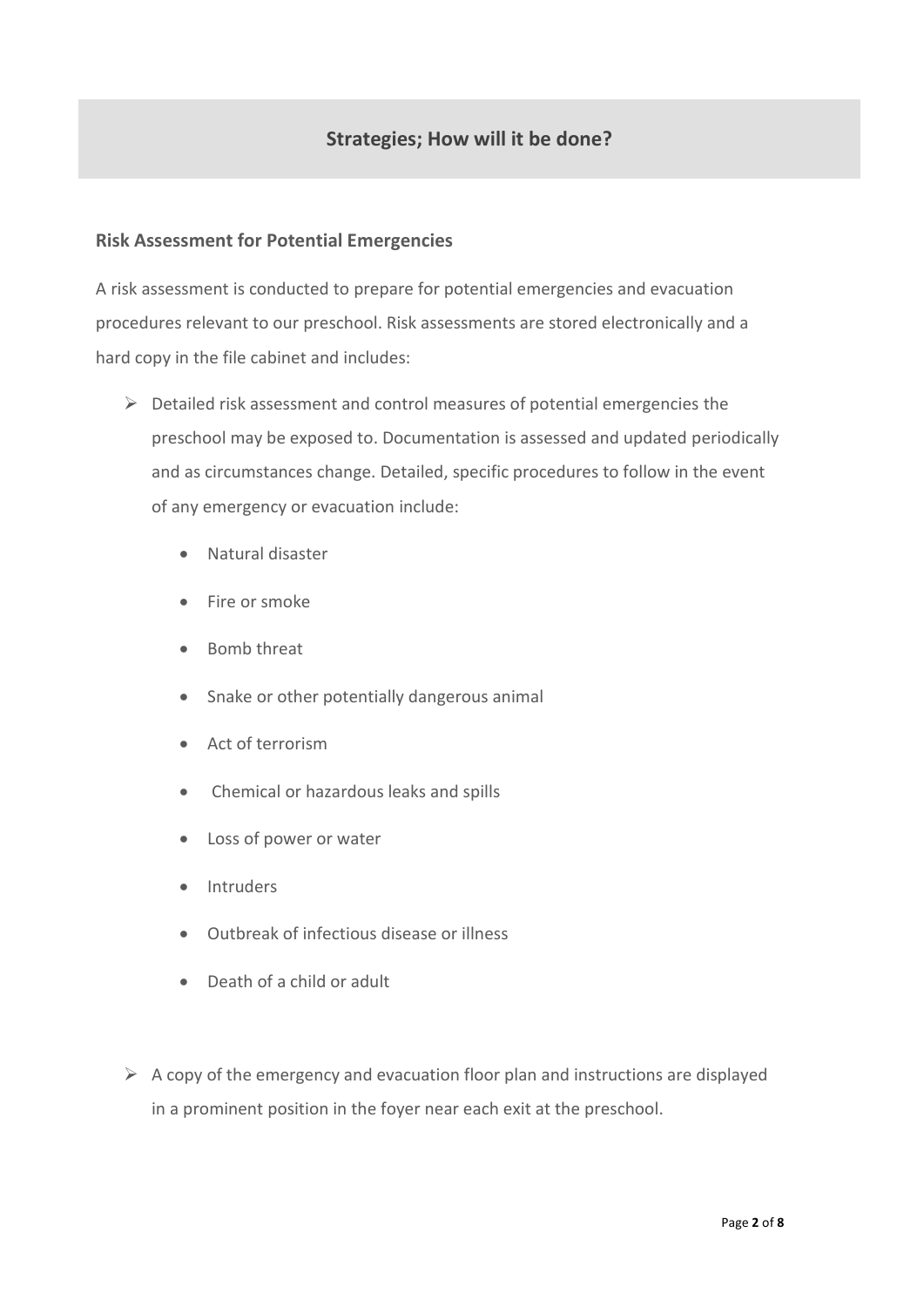- ➢ Staffing rosters ensure that at least one Educator holds a current approved first aid qualification and has undertaken current approved anaphylaxis management training and approved emergency asthma management training is immediately available in the event of an emergency.
- $\triangleright$  Emergency telephone numbers are clearly displayed above every telephone.

## **Discovering an Emergency**

- $\triangleright$  Educators who discover an emergency are required to alert the Responsible Person immediately so that they can determine and implement control measures.
- ➢ After immediate assessment, the Responsible Person will then call LOCKDOWN, LOCKOUT or an EVACUATION depending on the type of emergency.

## **Evacuation Drills and Emergency Evacuation**

- $\triangleright$  Emergency and evacuation drills are rehearsed every three months by the staff, volunteers and children present at the service on the day of the rehearsal and the Responsible Person in relation to the service who is present at the time of the rehearsal.
- $\triangleright$  Each drill is documented to include the date, time, how many people are in the building according to attendance registers, how many people evacuated, the time it takes to evacuate, what simulated emergency conditions (if any), any problems encountered, weather conditions, and any additional notes. This documentation is kept for a minimum of three years.
- $\triangleright$  Simulated emergency conditions consider a variety of practice styles such as scenarios in the rooms, around the yards, and out of the grounds.
- $\triangleright$  There is a large emergency cot that is to be used for any children not walking during evacuations. This cot is to be checked regularly and maintained in a sturdy condition to ensure its safety at all times.
- $\triangleright$  Emergency whistles are provided in designated areas throughout the service. Each staff member also has their own whistle to be carried at all times. Whistles are only to be used for evacuation purposes.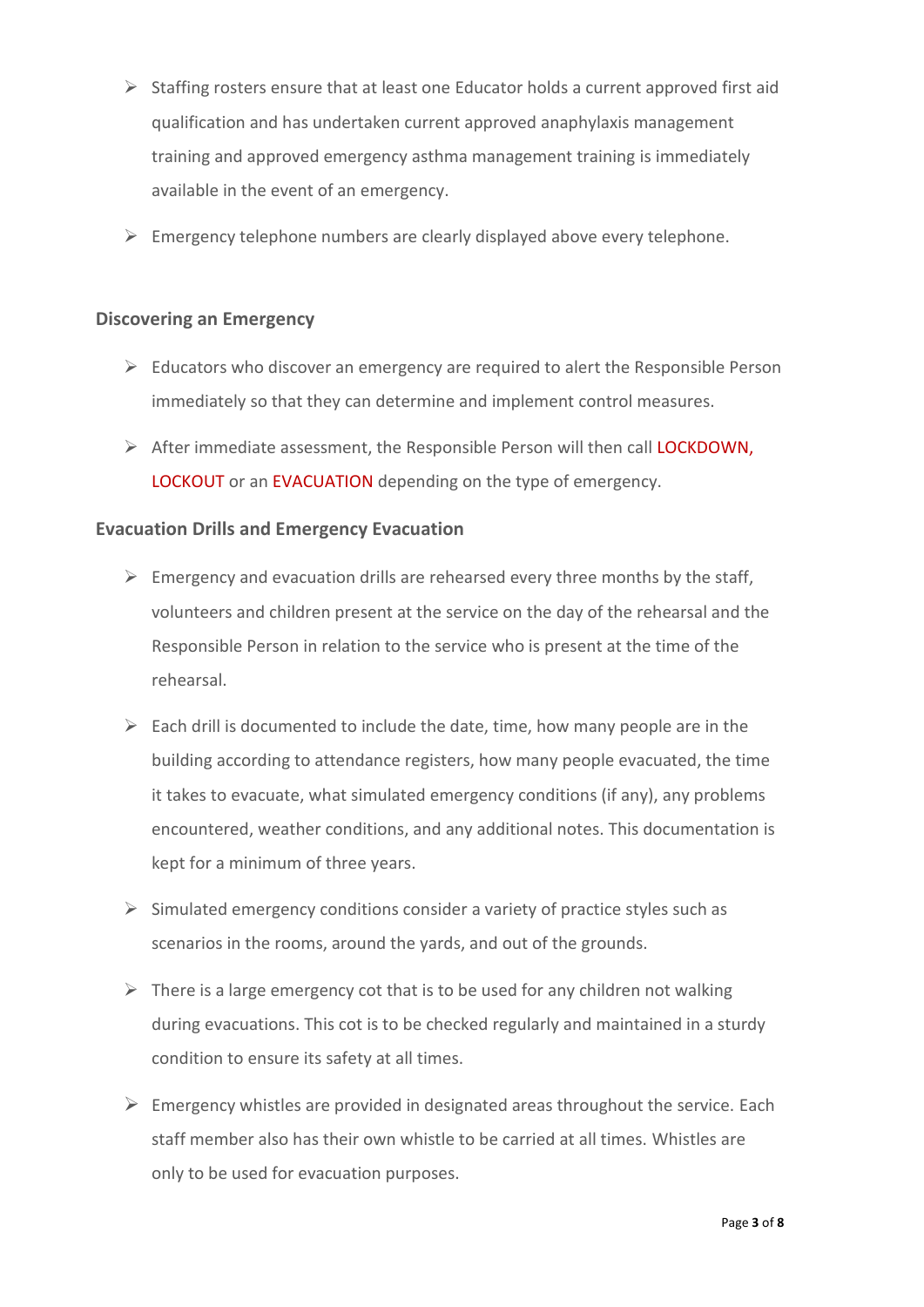## **After the Emergency is Over**

- $\triangleright$  In the event that the building is unsafe to return to, the Responsible Person will notify parents or emergency contacts to collect each child.
- $\triangleright$  If able to return to the building, with reassurance and calmness, walk back to the preschool following the safety procedures, recheck that all children have returned and discuss as developmentally appropriate the emergency that has taken place.
- $\triangleright$  Consider counselling services for anyone affected by the emergency.

## **Roles and Responsibilities**

#### **Approved Provider will**

- $\triangleright$  Ensure that every reasonable precaution is taken to protect children at the service from harm and hazards that are likely to cause injury (Section 167).
- $\triangleright$  Ensure the identification of potential emergency and evacuation situations that may arise at the service and risks associated with such situations.
- $\triangleright$  Ensure the following documents are current:
	- Risk assessment reviewed on an annual basis.
	- Emergency and evacuation procedures; and
	- Emergency evacuation floor plan.
- $\triangleright$  Ensure educators and staff have ready access to an operating telephone or similar means of communication and that emergency telephone numbers are displayed near telephones.
- $\triangleright$  Ensure educators and staff have ready access to emergency equipment such as fire extinguishers and fire blankets, and that staff are adequately trained in their use.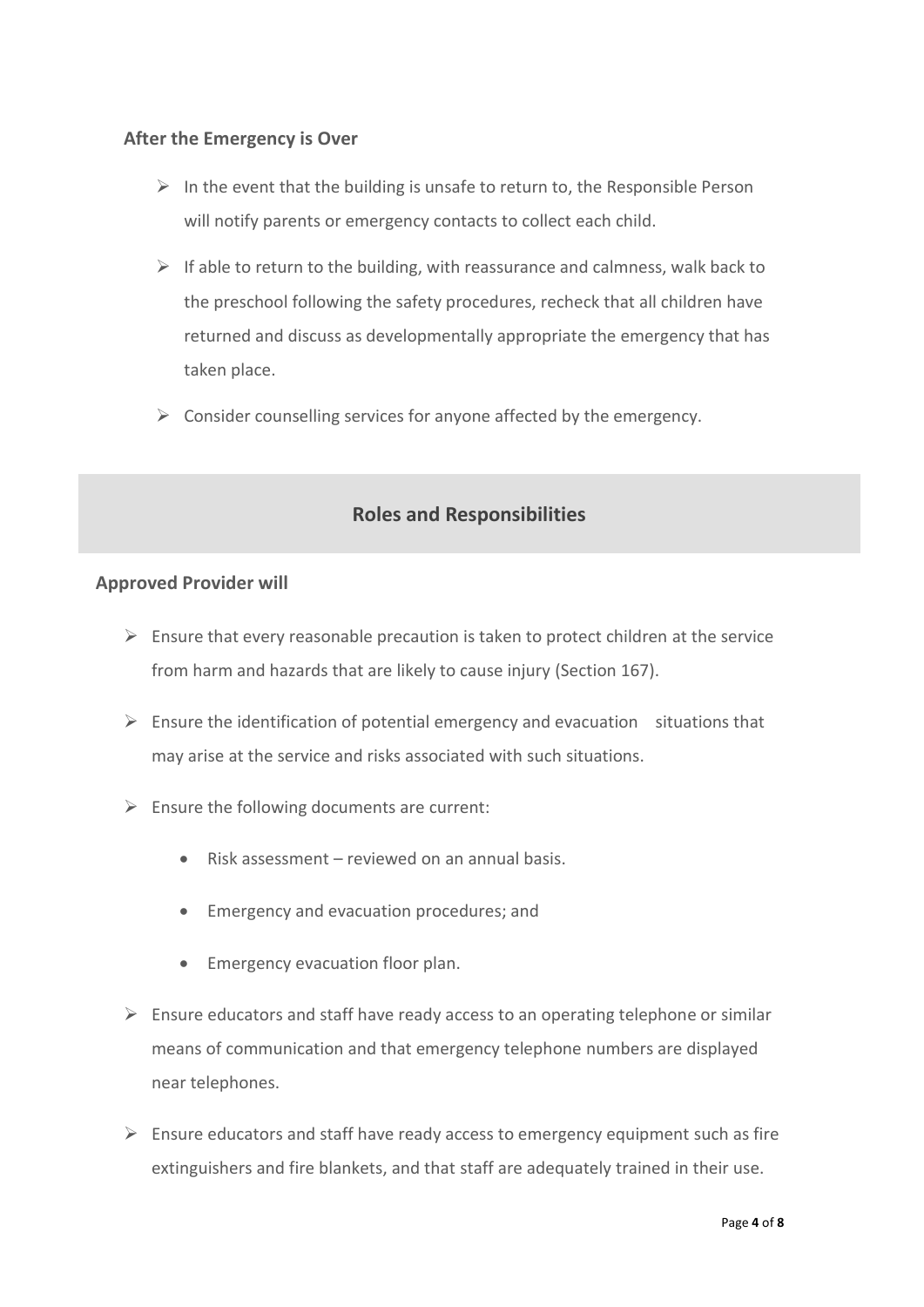$\triangleright$  Ensure that emergency equipment is tested as recommended by recognised authorities

## **Nominated Supervisor will**

- $\triangleright$  Implement duties as listed above and directed by the Approved Provider.
- $\triangleright$  Ensure the emergency evacuation procedures and floor plan are displayed in a prominent position near each exit and that all staff and educators are aware of these.
- $\triangleright$  Ensure that all staff are trained in the emergency evacuation procedures
- $\triangleright$  Ensure that all staff are aware of emergency evacuation points.
- $\triangleright$  Ensure that families are regularly reminded of the emergency procedures in place at the preschool.
- $\triangleright$  Ensure that rehearsals of emergency and evacuation procedures are regularly scheduled and rehearsed, every three months as a minimum, and that the schedule maximises the number of children and staff participating in the procedures.
- $\triangleright$  Ensure that spontaneous rehearsals take place to ensure staff participate in the simulation of an unplanned, emergency evacuation events.
- ➢ Provide staff with evaluation/feedback forms after each scheduled and spontaneous rehearsal to assist in refining their risk management procedures around the safe evacuation of staff and children.
- $\triangleright$  Ensure all scheduled, spontaneous and actual evacuations are documented and reviewed.
- $\triangleright$  Ensure all staff are provided with feedback forms after each evacuation.
- $\triangleright$  Ensure all emergency contact lists are updated as required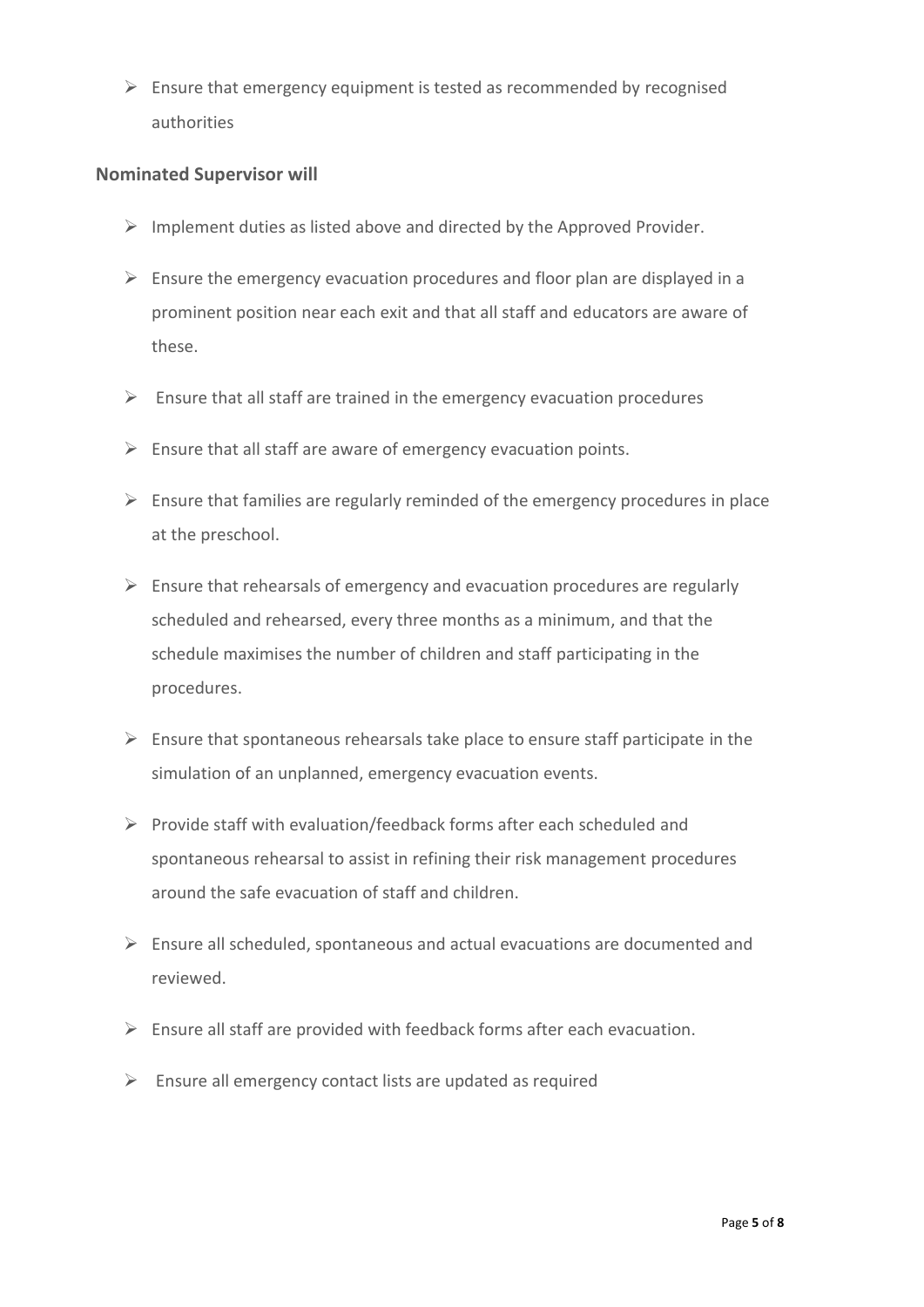## **Early Childhood Educators will**

- $\triangleright$  Ensure the attendance record accurately reflects the attendance of each child.
- $\triangleright$  Ensure the time of arrival and departure is noted in the attendance for every child
- $\triangleright$  Sign in/out on the staff attendance record.
- $\triangleright$  Display the emergency procedure in a prominent position.
- $\triangleright$  Practice the external procedure by different exits.
- $\triangleright$  Practice the internal procedure.
- $\triangleright$  Be familiar with evacuation procedures in each area of the preschool.
- $\triangleright$  Ensure all items in emergency bags are present.
- $\triangleright$  Check the number of children regularly throughout the day.
- ➢ Provide children with learning opportunities about emergency procedures.
- $\triangleright$  Be alert to the immediate needs of all children throughout the scheduled practise of emergency procedures.
- $\triangleright$  Assist the Nominated Supervisor in identifying risks and potential emergency situations.
- $\triangleright$  Assist the Nominated Supervisor in developing procedures to lessen the risks associated with emergency evacuations.
- $\triangleright$  Be confident to locate and use operating communications equipment and emergency equipment.

## **Families will**

- $\triangleright$  Be familiar with the preschool emergency and evacuation policy and procedures and the emergency management plan.
- $\triangleright$  Ensure the completion of the attendance records on delivery compliant with arrival and departure policy and procedures.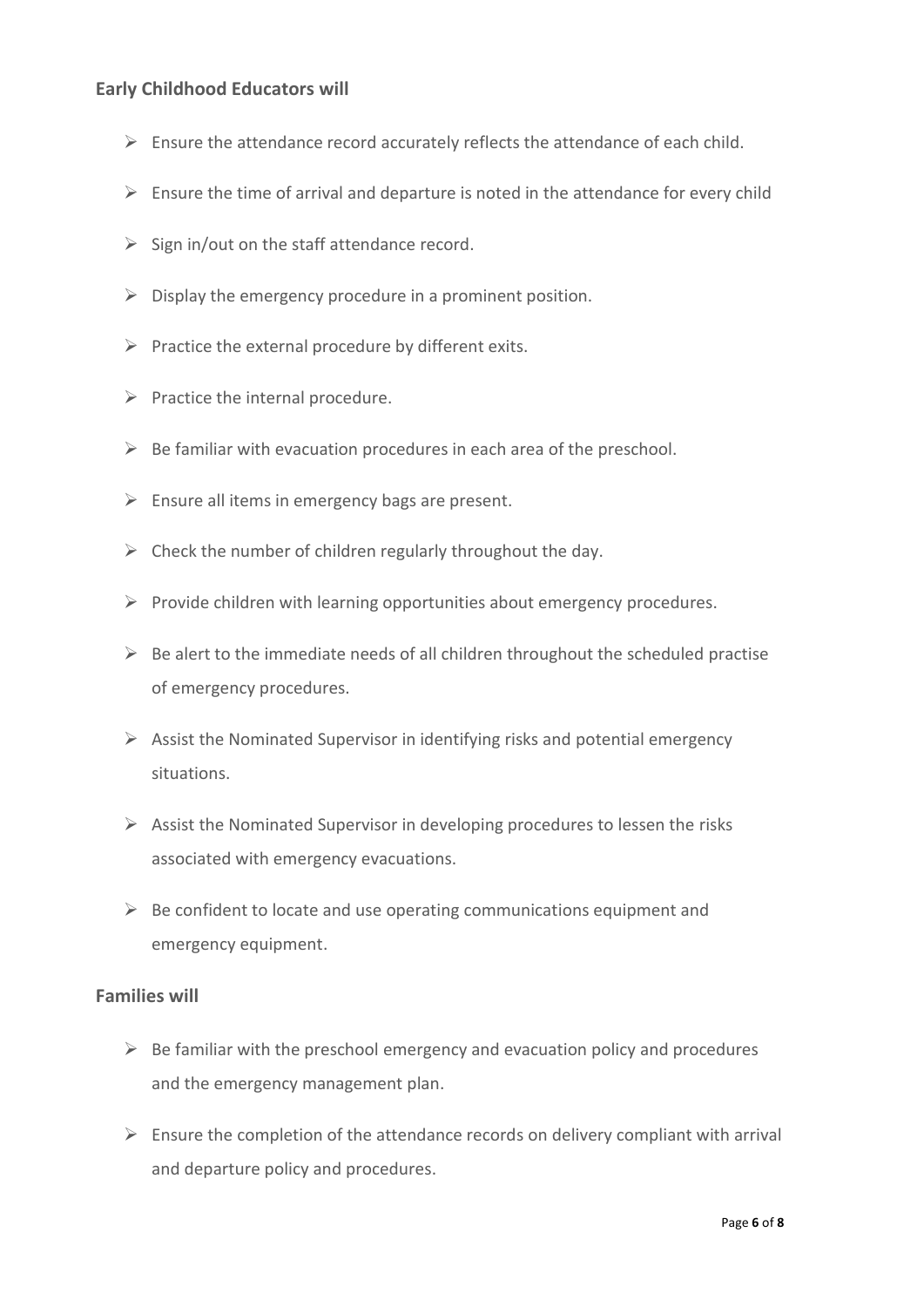- $\triangleright$  Provide emergency contact details at the time of enrolment and ensure that all details are kept up to date.
- $\triangleright$  Follow the directions of staff in the event of an emergency or when rehearsing emergency procedures

## **Monitor, Evaluation and Review**

This policy will be monitored to ensure compliance with legislative requirements and unless deemed necessary through the identification of practice gaps, the service will review this Policy every two years.

Families and staff are essential stakeholders in the policy review process and will be given opportunity and encouragement to be actively involved.

In accordance with R. 172 of the Education and Care Services National Regulations, the service will ensure that families of children enrolled at the service are notified at least 14 days before making any change to a policy or procedure that may have significant impact on the provision of education and care to any child enrolled at the Preschool; a family's ability to utilise the service; the fees charged or the way in which fees are collected

| <b>Relevant</b>      | Education and Care Services National Law Act 2010: Sections 167, 169<br>➤                                                        |
|----------------------|----------------------------------------------------------------------------------------------------------------------------------|
| Legislation          | Education and Care Services National Regulations: Regulations 97, 98,<br>⋗<br>168(2)(e)<br>Work, Health and Safety Act 2011<br>➤ |
|                      | Work Health and Safety Regulation 2011 Regulation 43<br>➤                                                                        |
| Guidelines,          | National Quality Standard, Quality Area 2: Children's Health and Safety -                                                        |
| <b>Standards and</b> | Standard 2.2 Health and Safety                                                                                                   |
| <b>Frameworks</b>    |                                                                                                                                  |